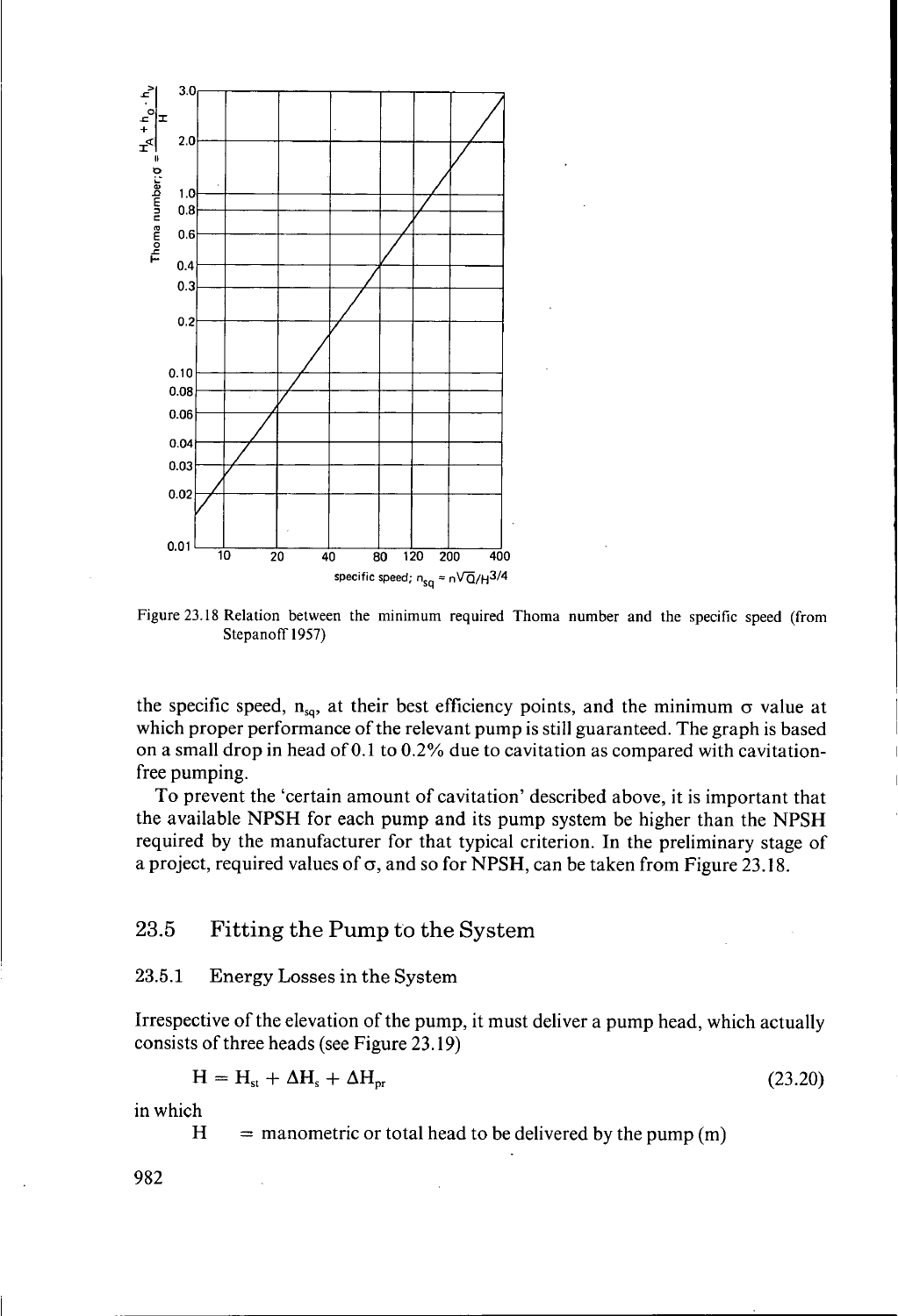



- $H_{st}$  = static head, or the difference between the suction reservoir and the pressure reservoir (m)
- $\Delta H_s$  = hydraulic loss on the suction side of the pump (m)
- $\Delta H_{\text{pr}}$  = hydraulic loss on the pressure side of the pump (m)

In the above equation,  $\Delta H_s$  and  $\Delta H_{pr}$  can be expressed as

$$
\Delta H_s = k_s \frac{v_s^2}{2g} + f_s \frac{L_s}{D_s} \frac{v_s^2}{2g}
$$
 (23.21)

and

$$
\Delta H_{\rm pr} = k_{\rm pr} \frac{v_{\rm pr}^2}{2g} + f_{\rm pr} \frac{L_{\rm pr}}{D_{\rm pr}} \frac{v_{\rm pr}^2}{2g}
$$
 (23.22)

in which

- **k,**   $=$  loss coefficient of the trash rack, suction piping, bends etc. (-)
- **v,**   $=$  reference velocity in the suction pipeline, if any  $(m/s)$
- g  $=$  acceleration due to gravity (m/s<sup>2</sup>)
- f,  $=$  friction factor of the suction pipe, if any  $(-)$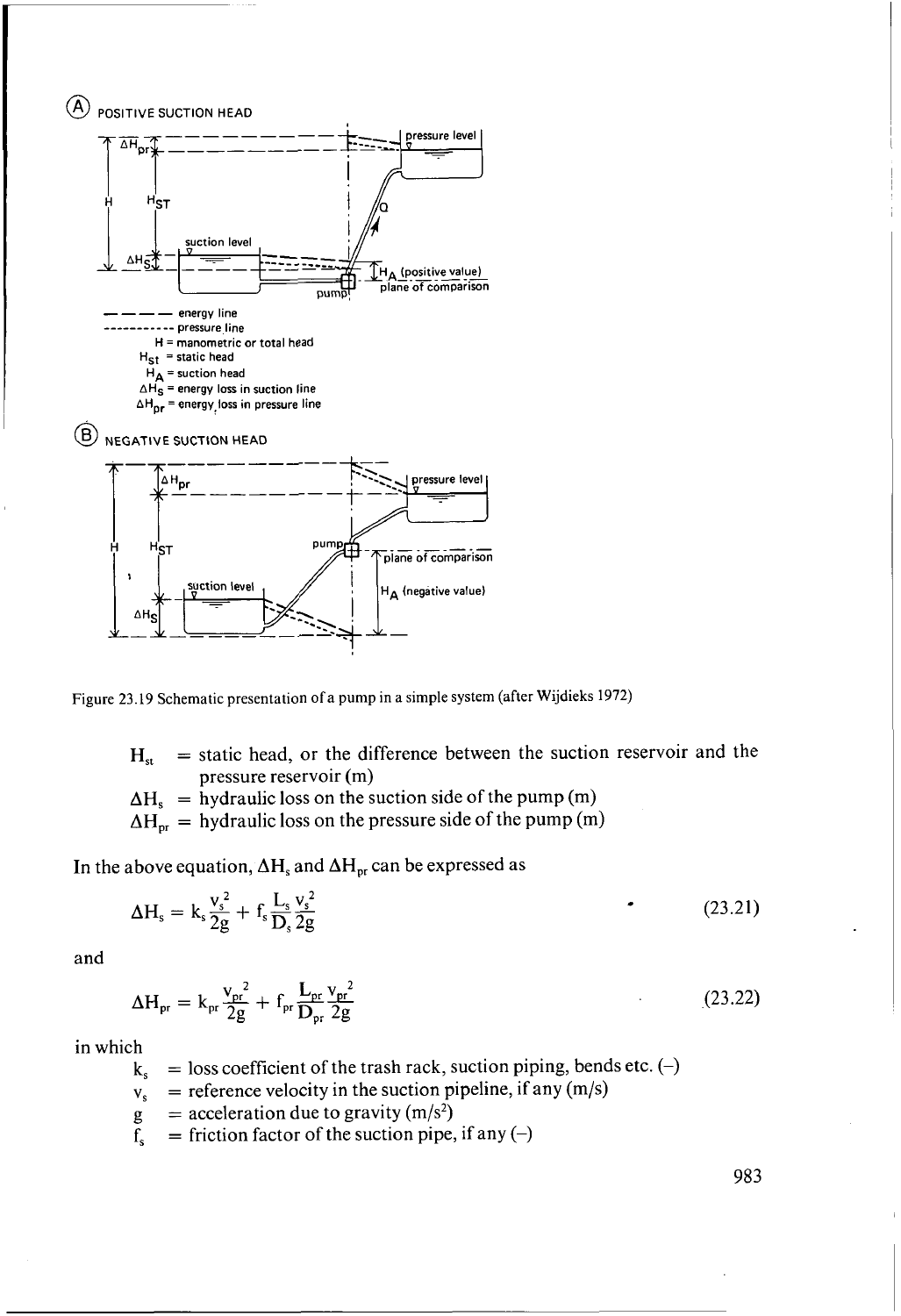$L<sub>s</sub>$  = length of the suction pipe, if any (m)  $D<sub>s</sub> =$  diameter of the suction pipe, if any (m)  $k_{\text{pr}}$  = loss coefficient of the pressure piping, bends, valves etc. (-)  $v_{\text{pr}}$  = reference velocity in the pressure piping (m/s)  $f_{\text{pr}}$  = friction factor of the pressure piping (-)  $L_{\text{or}}$  = length of the pressure piping (m)  $D_{\text{pr}}$  = diameter of the pressure piping (m)

Equation 23.20 can also be expressed'in terms of pump head, H, and pump discharge, Q, leading to the following hydraulic characteristic for the system

$$
H = Hst + CQ2
$$
 (23.23)

in which

 $=$  constant, which depends on hydraulic losses in the system following *C*  from Equations 23.21 and 23.22  $(s^2/m^5)$ 

The static head,  $H_{st}$ , is equal to the difference in the water level between the pressure and suction side of the pumping station, and is entirely independent of the head losses in the system and the discharge delivered by the pump. The static head changes only if the suction level or pressure level changes. The term  $CQ<sup>2</sup>$  in Equation 23.23 can be calculated for several values of Q, enabling the head, **H,** to be plotted against the pumped discharge, as illustrated in Figure 23.20A.

#### 23.5.2 Fitting the System Losses to the Pump Characteristics

**As** was shown in Figure 23.7, the hydraulic characteristics of a pump are given by two independent functions and one derived function. They are

$$
H = f(Q) \tag{23.24}
$$

$$
P_s = g(Q) \tag{23.25}
$$

$$
\eta = h(Q) \tag{23.26}
$$

These three functions and Equation 23.23 are plotted in Figures 23.20A, B and C. **A** further study of Figure 23.20A shows a point of intersection between the headdischarge curve of the system (Equation 23.23) and the head-discharge curve of the pump (Equation 23.24). This point is called the working point. If a pump running at a constant speed, with characteristic  $H = f(Q)$ , is placed in the system, that pump will deliver a discharge, Q, at the related head, H, defined by the working point.

The required power of the driver,  $P_d$ , the pump efficiency,  $\eta$ , and the required NPSH can be read immediately from Figure 23.20B, C, and D, respectively.

#### 23.5.3 Post-Adjustment of Pump and System

Because the hydraulic losses in the system, as calculated by Equations 23.21 and 23.22, are subject to errors in the estimate of coefficients and factors, the real energy losses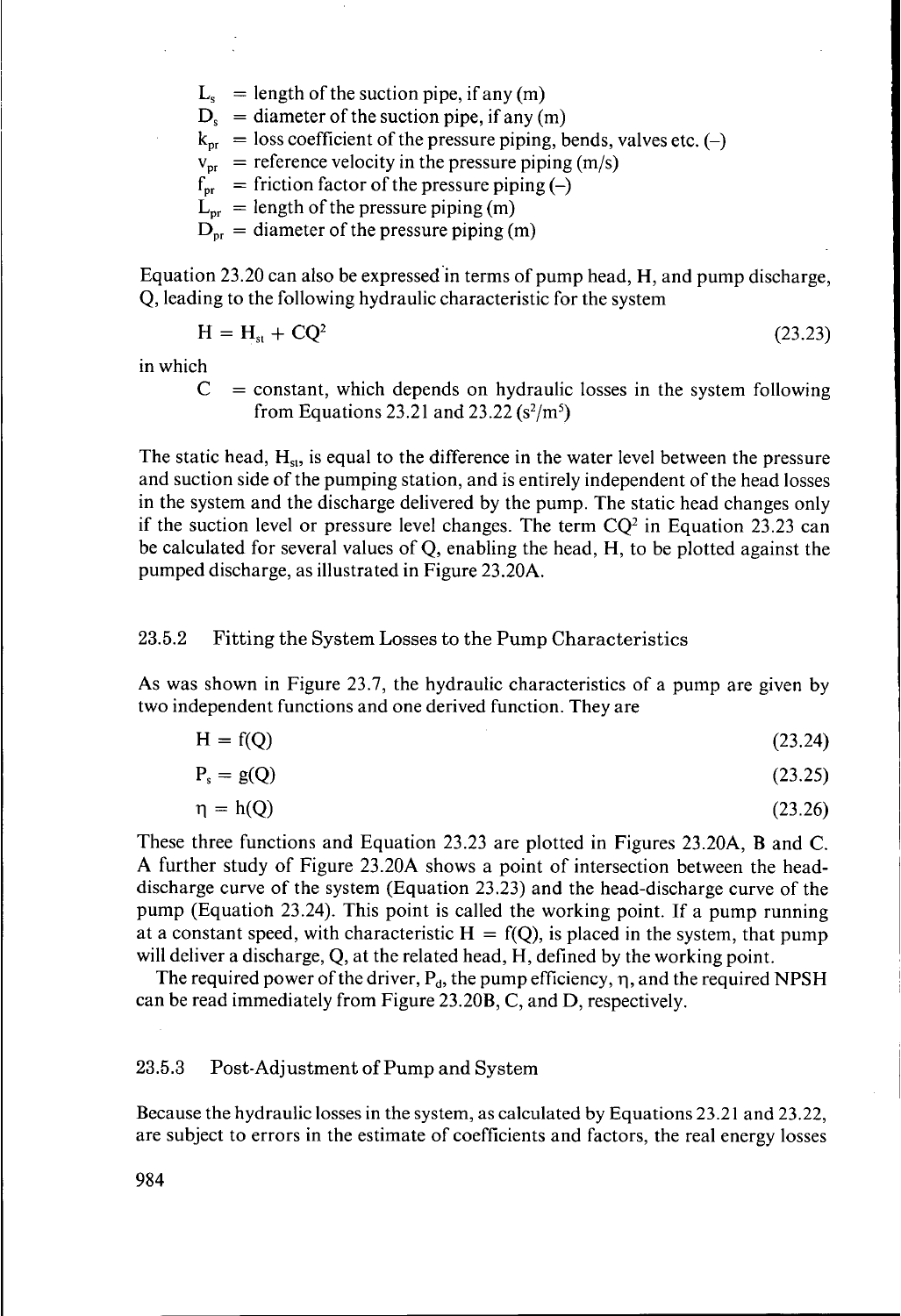

Figure **23.20** Combination of pump and pumping **system** 

may be either lower or higher. As Figure .23.20A illustrates, the characteristic (Equation 23.23) of the real system intersects the pump characteristics at another operating point. This leads to a higher or lower pumped discharge, a different power consumption, and a lower efficiency than expected. Also, unexpected cavitation may occur because of higher required NPSH values (see Figure 23.20D) at an unplanned operating point in the pumping station.

Post-adjustment of the hydraulic characteristic of either the system or the pump may be needed. Obviously, the point of intersection of the two curves in Figure 23.20A will shift with a change in either curve. The shape of the system's curve can be changed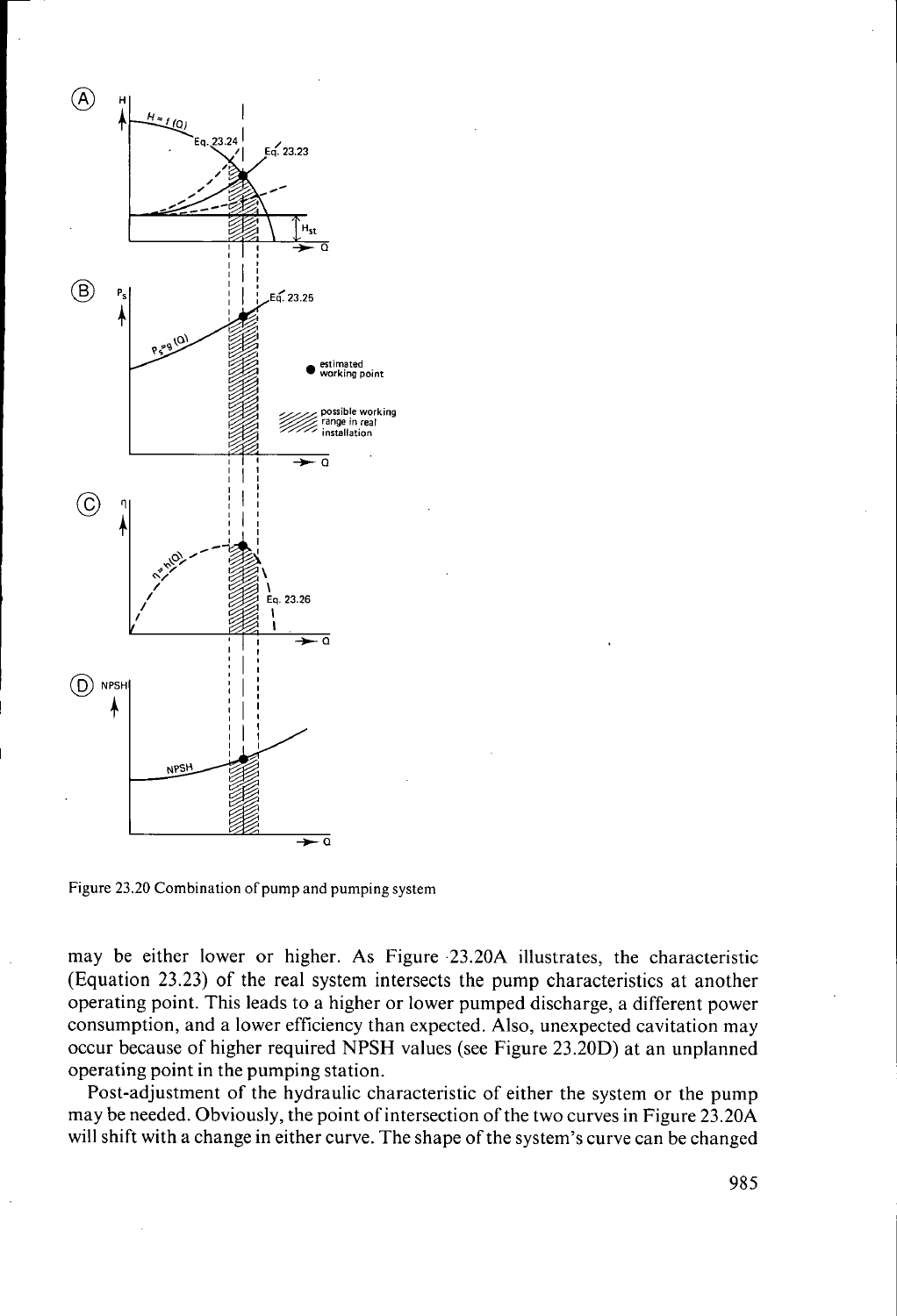only by making adjustments in its hydraulic design, which means that the energy loss coefficient will change as well.

The pump characteristic,  $H = f(Q)$  can be changed either by some cutting at the outlet end of the impeller vanes, or by replacing the whole impeller by a more suitable one. If cutting is done, the hydraulic characteristics after cutting can be estimated with the following three empirical equations

$$
Q_{\text{cut}} = \left(\frac{D_{\text{cut}}}{D_{\text{org}}}\right)^2 \times Q_{\text{org}}
$$
\n(23.27)

$$
H_{\rm cut} = \left(\frac{D_{\rm cut}}{D_{\rm org}}\right)^2 \times H_{\rm org} \tag{23.28}
$$

$$
P_{\rm cut} = \left(\frac{D_{\rm cut}}{D_{\rm org}}\right)^4 \times P_{\rm org} \tag{23.29}
$$

in which

 $Q_{\text{cut}} =$  discharge after cutting  $(m^3/s)$  $Q_{\text{org}} = \text{original discharge (m}^3/\text{s})$  $D_{\text{cut}} =$  diameter of the impeller after cutting (m)  $D_{\text{ore}}$  = original diameter of the impeller (m)  $H<sub>cut</sub>$  = head after cutting (m)  $H_{\text{org}} =$  original head (m)  $P_{\text{cut}} =$  power consumption after cutting (W)  $P_{\text{org}}$  = original power consumption (W)

These equations are only applicable to centrifugal pumps with  $n_{sa} \leq 40$  m<sup>0.75</sup>/min s<sup>0.50</sup> and a cut of not more than 20%. The efficiency curve decreases somewhat because impeller and pump house are then no longer optimally matched.

## **23.6** Determining the Dimensions of the Pumping Station

#### **23.6.1** General Design Rules

For a pumping station (pump in a system) to operate as planned, or as calculated by the pump manufacturer, the following general design rules should always be used:

- The **NPSH** available in the pumping station should either be better than the NPSH required by the manufacturer, or be better than the tentative value derived from Figure 23.18. This will prevent cavitation effects as described in Section 23.4;
- Flow velocity towards the pump suction opening should either remain constant or accelerate, but should never decelerate. This will ensure an even velocity distribution in the impeller eye of the pump;
- $-$  Hydraulic losses at the suction side of the pump ( $\Delta H_s$  in Figure 23.19) should be as small as possible. This usually means using short suction pipes (if needed) without sharp corners or bends;
- Suction pipes with bends that traverse different planes should be avoided at all costs. They would introduce strong rotational flow in the suction opening of the pump. This rule is especially important for high specific-speed pumps;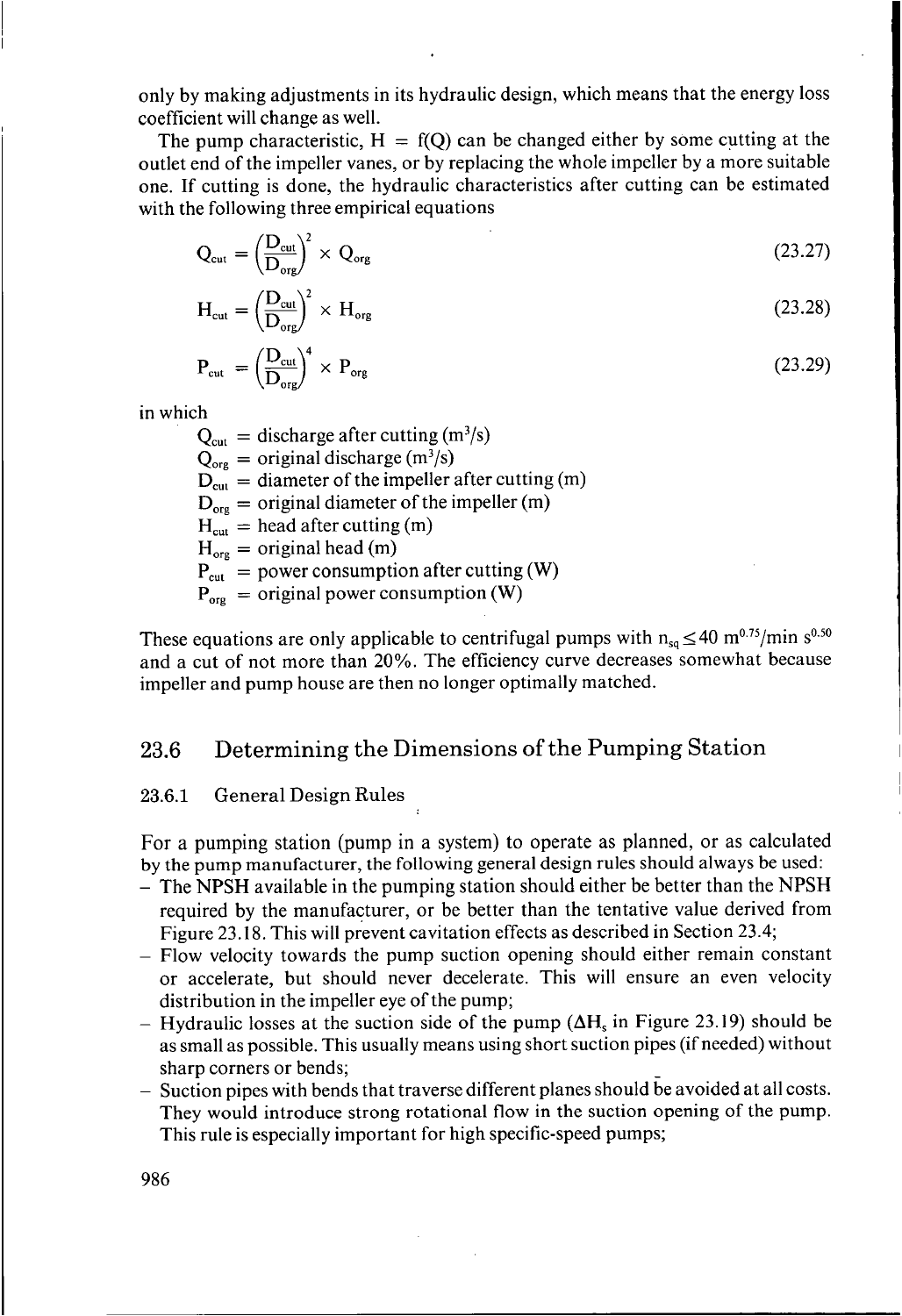- The suction opening should be sufficiently below the suction level to avoid air entrainment vortices (see Section 23.6.2);
- Pumps should operate at or near their best efficiency point.

Rotations and vortices disturb the uniformity of the flow pattern in the suction opening of the pump. Flow rotations moving in the same direction as the impeller rotation lead to a lower discharge and head than would be expected from the pump characteristics. Flow rotations moving against the impeller rotation lead to a higher discharge and head, and may also lead to overloading of the driver. Air entrainment can cause a low head and a low discharge, rough running, or even complete depriming of the pump. Moreover, air may concentrate in the pressure pipe, resulting in higher energy losses and a lower discharge.

#### **23.6.2** Sump Dimensions

When one impeller pump is used, a simple rectangular sump as shown in Figure 23.21 suffices. The sump dimensions are given in terms of the bell-mouth diameter,  $D_h$ .

Most pump manufacturers use the following ratio of bell-mouth diameter to pump suction opening  $D_1$ 

$$
\frac{D_b}{D_1} = 1.5 \text{ to } 1.8 \tag{23.30}
$$

The dimensions shown in Figure 23.21 can be used, provided that there is a steady, uniform flow through the approach channel section about  $3D<sub>b</sub>$  upstream of the bellmouth centre line (Figure 23.21A).

Assuming a mean velocity of 4.0 m/s in the pump suction opening, bell-mouth entry velocity can reach 1.2 to 1.8 m/s and approach channel velocities about 0.25 to 0.35 m/s, depending on the ratio suction opening diameter over bell-mouth entry diameter of 1.5 to 1.8.

When several pumps are used in one wide approach channel, the design principle shown in Figure 23.22 is a good one. But any deviation from these basic design rules, for whatever reason, requires that sump model tests be performed (Wijdieks 1985). Such deviations often occur when water is delivered to the sump through a relatively narrow suction channel. This results in decelerating flow and related vortices and eddies in the sump. Special provisions are then needed to correct the flow pattern. Model testing should be entrusted only to skilled laboratories since scale effects can influence the results.

#### **23.6.3** Parallel Pumping

The dimensions of a pumping installation depend greatly on the dimensions of the pump, particularly that of its suction opening. The first step in designing a pumping installation should therefore always be to estimate the number of pumps to be installed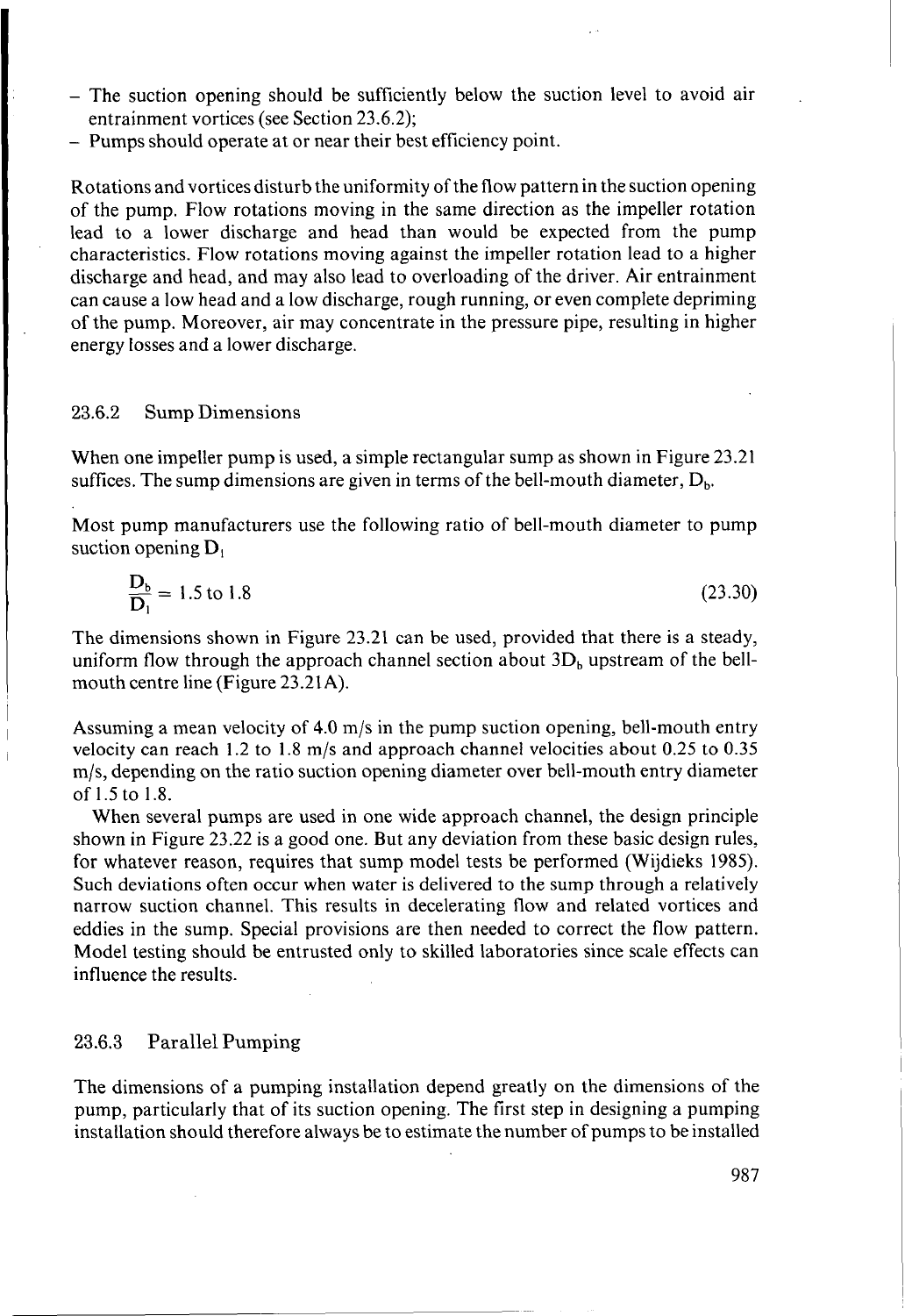

**Figure 23.21 Single-pump sumps (after Prosser 1977)** 

and to characterize their dimensions by their suction opening,  $D_1$ .

Economically, it may seem wise to install a single pump unit instead of two, three, or more units which, together, have the same pumping capacity. However, the breakdown of a single unit leads to the complete cessation of pumping. To avoid this risk, and also *to* avoid inefficient pumping when the discharge is low, it is a good idea to spread the capacity of major pumping stations over several units. And, by choosing units of the same size, it is possible to keep the number of spare parts in stock to a minimum. When efficiency is the main consideration, as it so often is nowadays, several pumps with impellers that can run at variable speeds often are the best choice.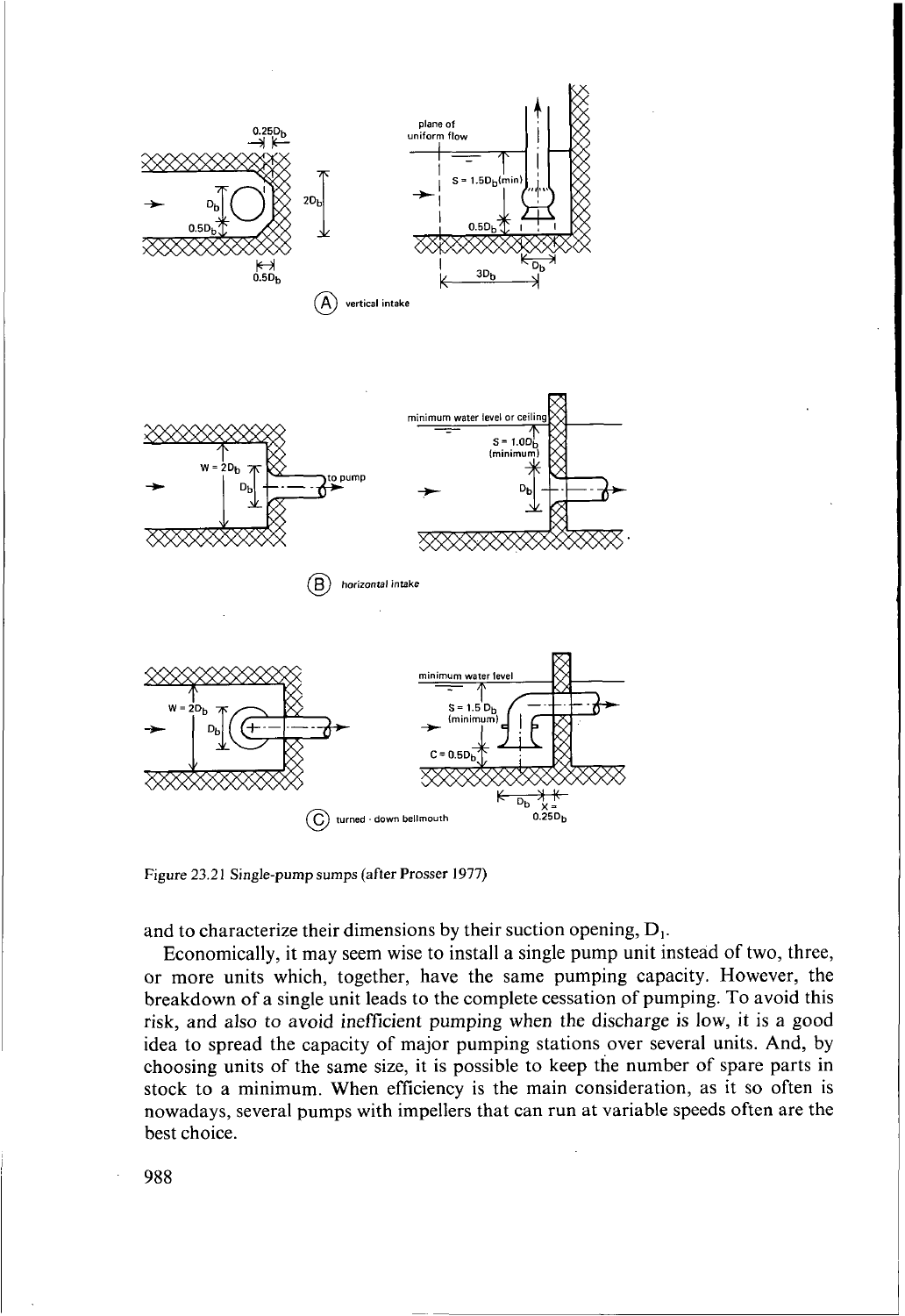

**Figure 23.22 Basic sump dimensions** for **multiple pumps (after Prosser 1977)** 

Another advantage of spreading the pumping capacity over several units is that this will prevent large drawdowns in the main supply drain through which water flows to the pumping station. **As** it takes some time before a hydraulic energy gradient develops in the drain, any temporary shortage of water may cause such a drawdown that the stability of the earthen embankment is endangered. Shutting down a pumping station that is operating at full capacity will also constitute a serious attack on the canal embankments: the kinetic energy of the water flowing in the main drainage canal will generate a transition wave.

The total capacity of a pumping station can be made up of several units, each of them pumping through separate suction and pressure pipes, and each of them operating independently of the other. An alternative method is to have several pumps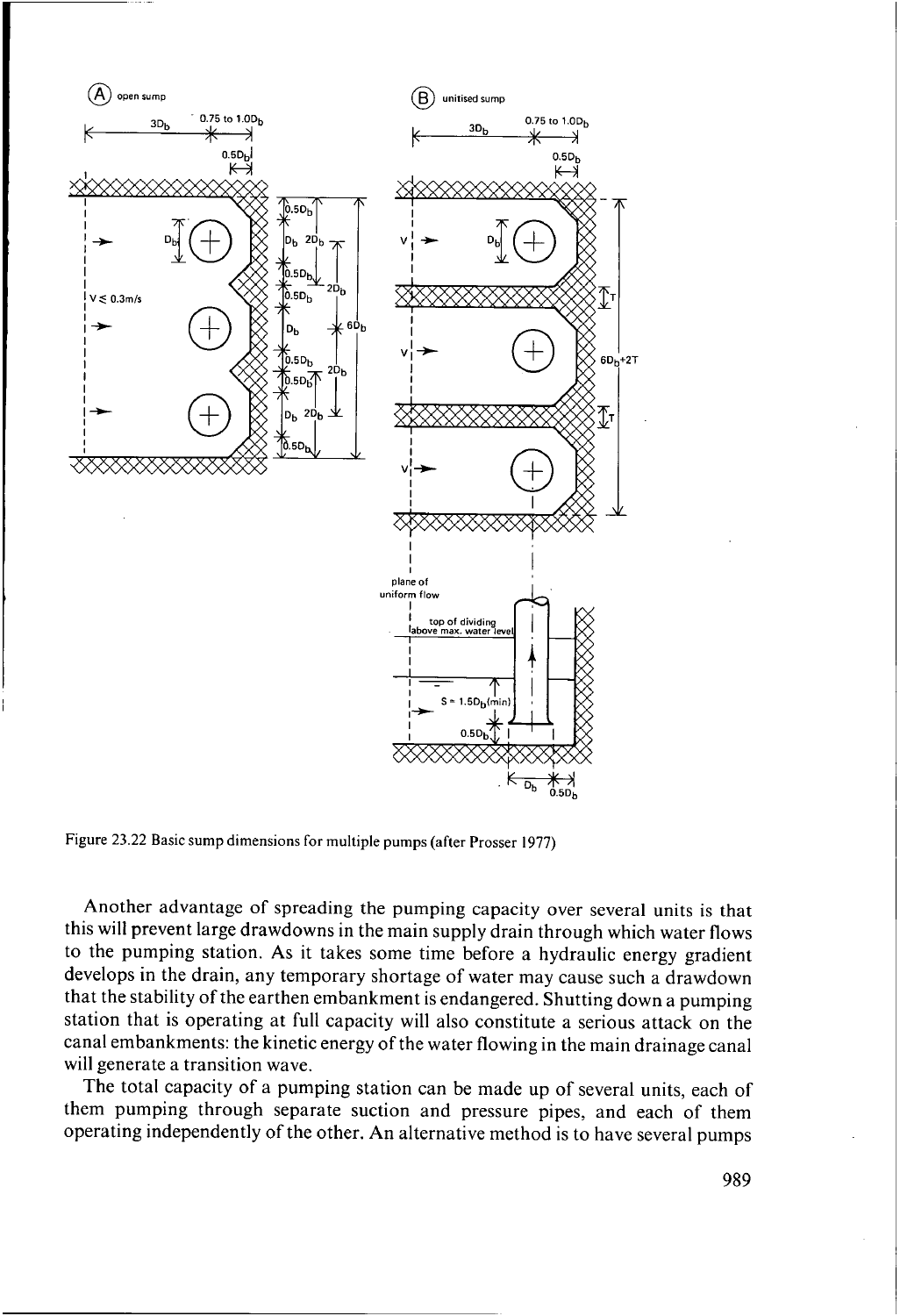

Figure 23.23 Parallel operating pumps; **A:** Schematic presentation; B: Determination of the working point(s) of parallel installed pumps

discharging simultaneously into a common pipe system; this is referred to as a parallel operation (see Figure 23.23).

The Q-H characteristic of the two parallel operating pumps of Figure 23.23 can be obtained by adding the two Q values for each point of the individual characteristics, while the head value remains constant.

To prevent water backflow through the pump units, each of them should have an automatic, non-return valve in its pressure conduit.

#### **23.6.4** Pump Selection and Sump Design

Selecting the proper pump for a pumping station and designing a system around one or more pumps can be divided into a number of steps. Depending on the experience of the designer and the documentation available to him, these steps may have to be repeated one or more times to balance each part of the projected pumping station. The steps are:

- **<sup>1</sup>**Decide the number of pump units required to attain the total discharge capacity, basing this decision on the duration curve of the discharge to be pumped and on the considerations presented in Section 23.6.3;
- 2 Calculate the discharge,  $Q_0$ , of each unit at its best efficiency point;
- 3 Next, considering the practical restrictions imposed by the lowest suction level, pressure level, trash rack (Section 23.6.6), valves, bends, and so forth, make a first estimate of the total head,  $H_0$ , to be pumped at the best efficiency point. Use the flow velocities given in Section 23.6.2 to make the necessary calculations;
- This step represents a period of reflection. The combination of discharge and head can be delivered either by a big slow-running pump (Line a of Figure 23.24) or 4 With both Q<sub>o</sub> and H<sub>o</sub> known for each pump unit, draw Line 1 in Figure 23.24.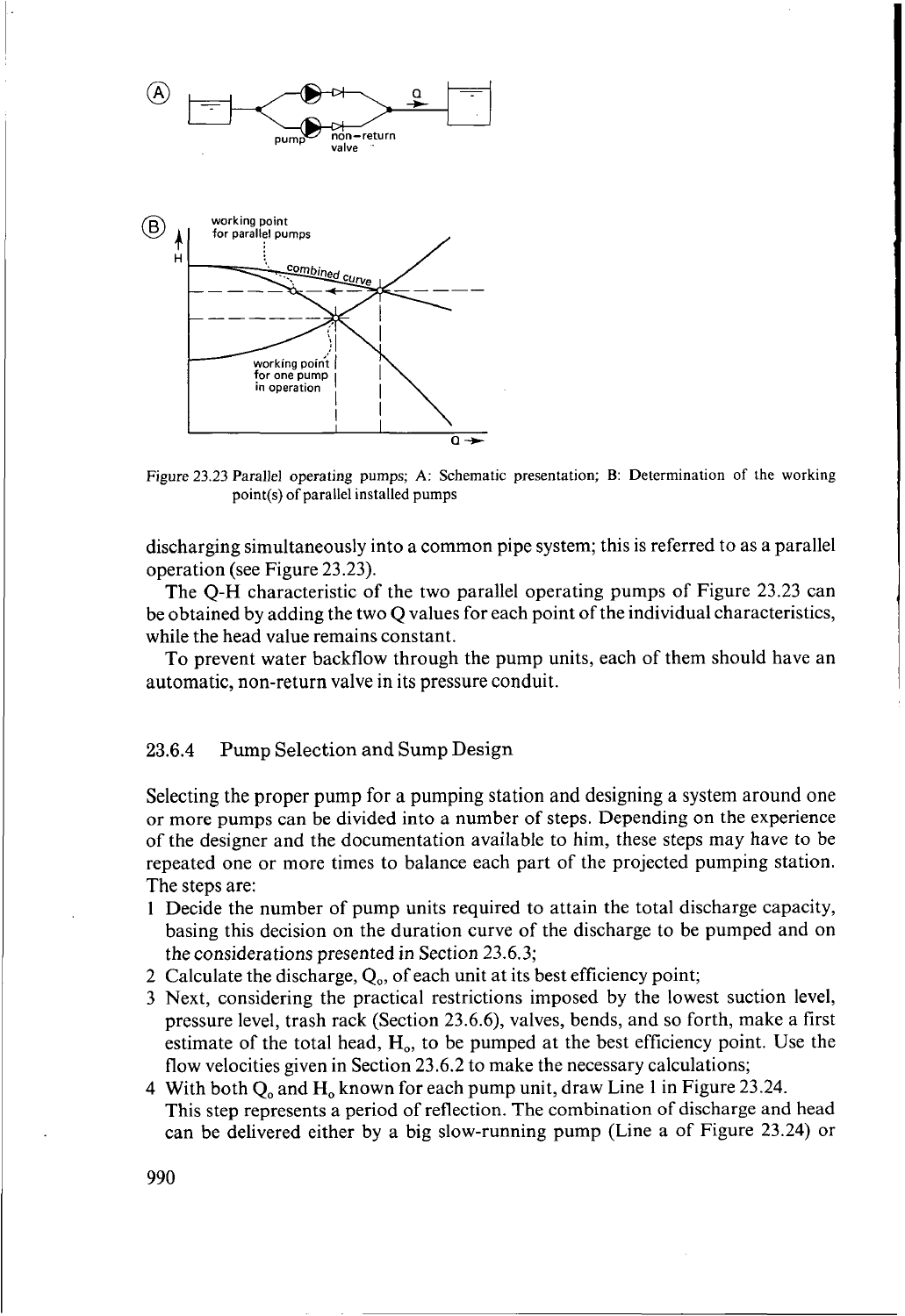

Figure 23.24 Relation diagram of Q<sub>o</sub>, H<sub>o</sub> and pump speeds (after De Gruyter 1971)

by a smaller faster-running pump (Line b of that Figure), while the position of these lines depends on the speed of the intended impeller. Hence, different specific speeds, and related pump types, are possible. Furthermore, the investment cost for a pumping station with small fast-running pumps is usually less than that for a comparable station with large slow-running pumps. On the other hand, the different pumps have different attainable maximum efficiencies, and also different NPSH and  $\sigma$  values. As follows from Figure 23.11, the pump on Line a has about 5% higher efficiency than the pump on Line b, and thus consumes *5%* less energy. But, according to Figure 23.18, the pump on Line a has a  $\sigma$  value of 0.4 whereas the pump on Line b has a *o* value of 0.8. This means that the foundation for the smaller pumps requires a deeper excavation than that for the larger pump. So, before Line 1 in Figure 23.24 can be drawn, the designer has to find a balance between the investment cost and the operating cost of the pumping station;

.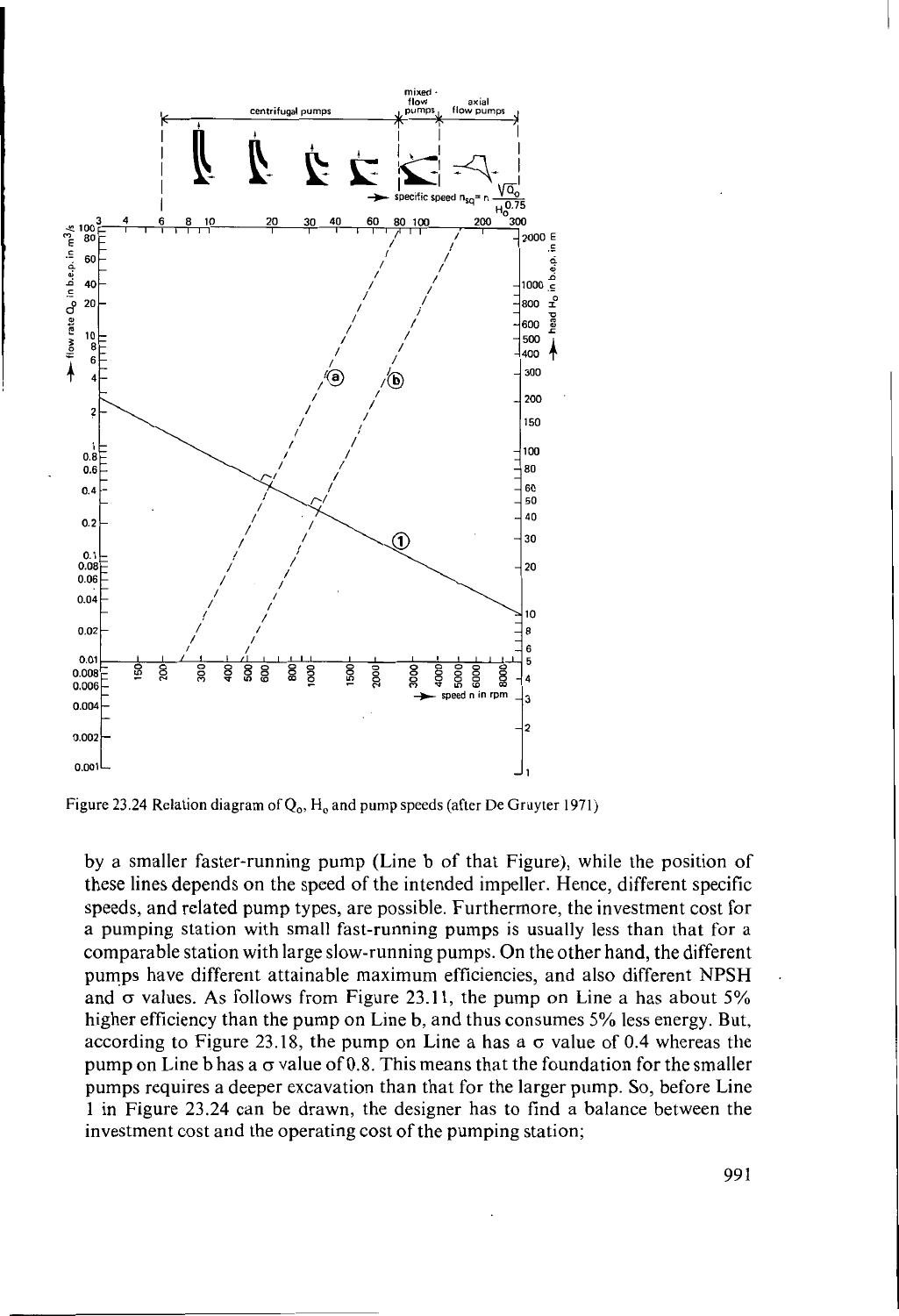

Figure 23.25 Nomograph to determine the impeller sizes,  $D_1$  and  $D_2$  (after De Gruyter 1971).

- 5 As was explained in Section 23.4, cavitation will influence a pump's allowable specific speed,  $n_{so}$ , and cannot be disregarded. So, using Figure 23.18, calculate the tentative required NPSH and H<sub>A</sub> values. On the basis of the practical and economic possibilities governing the minimum suction level, the cost of excavation, and the cost of the foundation, decide whether to choose a lower pump elevation or a lower specific speed;
- 6 Repeat steps 1 to 5 until one suitable  $n_{sq}$  value is found. Note that low  $n_{sq}$  values correspond to centrifugal pumps with low ratio  $D_1/D_2$  and high  $n_{sa}$  values correspond with axial flow pumps with  $D_1/D_2 = 1$ ;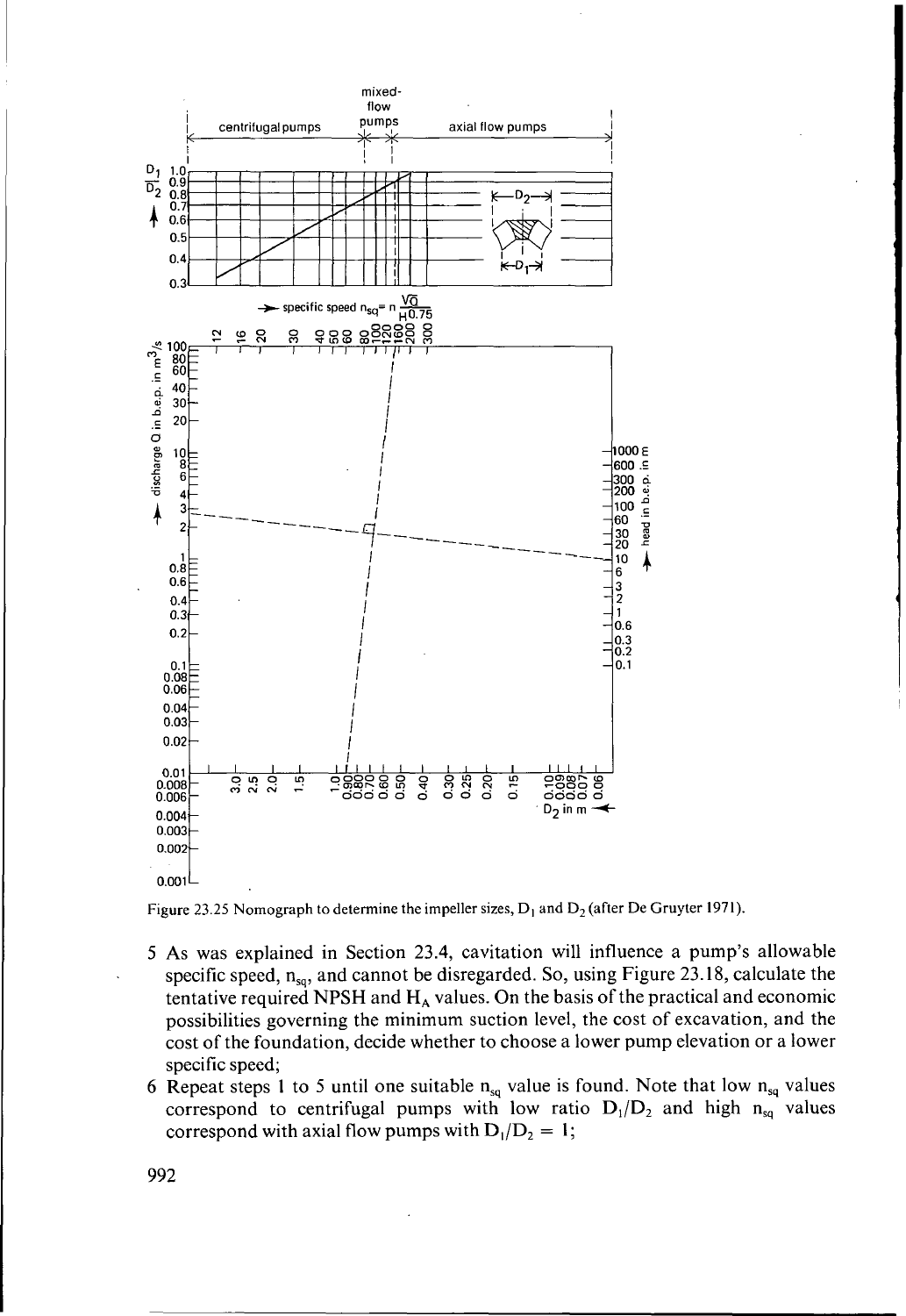

Figure 23.26 Sections of pumping stations with an axial-flow pump

- 7 From the lower part of the nomograph in Figure 23.25 first estimate the outlet diameter  $D_2$ , then from the upper part of it estimate the ratio  $D_1/D_2$ , which finally leads to an estimate of the suction opening  $D_i$  ( $\approx$  inlet diameter of impeller) and the bell-mouth opening  $D_b (\approx 1.5$  to 1.8 times D<sub>1</sub>);
- 8 From Section 23.6.2 (Figures 23.21 and 23.22), determine the proper sump dimensions. This may mean that the tentative design of Step 3 has to be changed slightly. If so, repeat Steps 4 to 8.

The steps above should be followed until a satisfactory design is obtained. The shape of the resulting pumping station can vary greatly, as can be seen from Figures 23.26, 23.27, and 23.28.

### **23.6.5** Power to Drive a Pump

**As** was explained in Section 23.2.2 (Equation 23.8), the power to be delivered to the pump shaft is Power to Drive a<br>explained in Section<br>haft is<br> $P_s = \frac{\rho g Q H}{\eta}$ 

$$
P_s = \frac{\rho g Q H}{\eta} \tag{23.31}
$$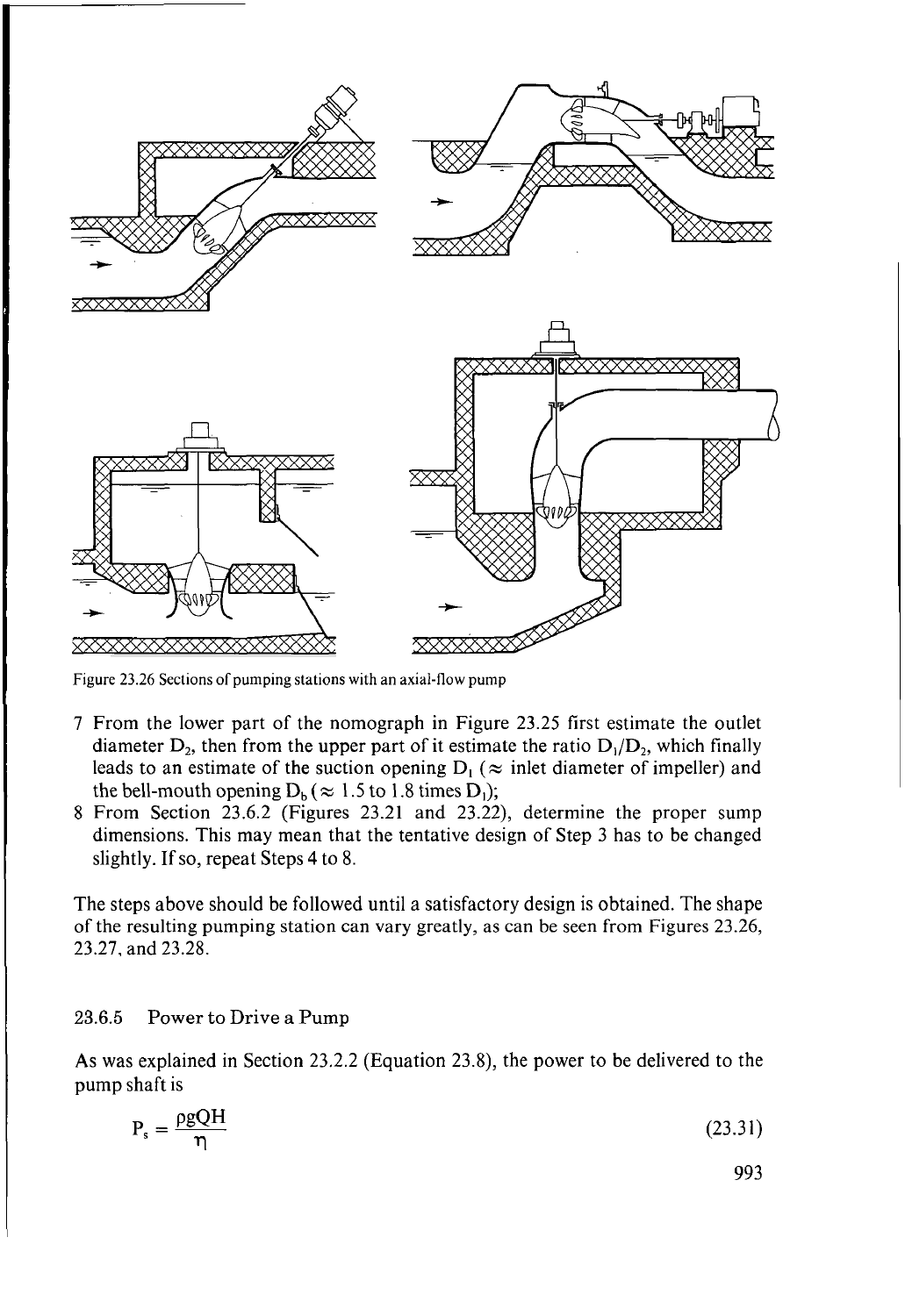

Figure 23.27 Example of assembly and drive for a pumping station with three mixed-flow pumps with concrete housing (Courtesy Stork)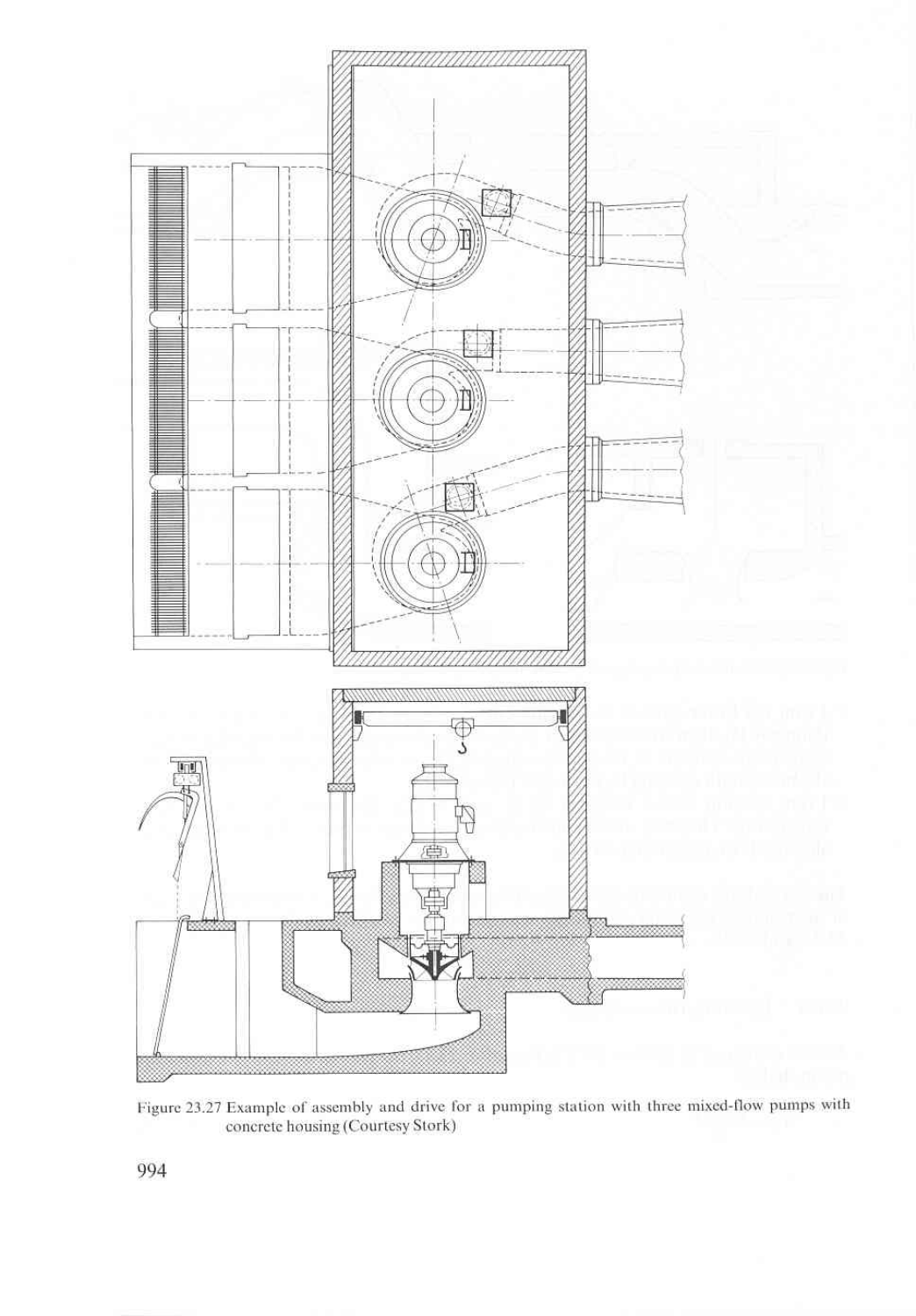

Figure 23.28 Section of a pumping station with underwater axial-flow **pump** 

Any device that can produce a driving torque on the pump shaft can be used as a driver. The most common drivers are the electric motor and the internal combustion (diesel) engine. The choice of driver should be made on the basis of technical and economic considerations as well as on reliability. Some of these considerations are

- Is electric energy available? The construction of power lines can be costly.
- Is the energy supply reliable? Is it prone to failure? Is the transport of diesel fuel costly or uncertain? Are there any import restrictions on fuel?

| Altitude<br>(m) | Temperature $(^{\circ}C)$ |    |    |    |    |    |    |
|-----------------|---------------------------|----|----|----|----|----|----|
|                 | 20                        | 25 | 30 | 35 | 40 | 45 | 50 |
| 100             |                           | 2  | 4  | 6  | 8  | 10 | 11 |
| 500             | 6                         | 8  | 9  | 11 | 13 | 15 | 17 |
| 1000            | 12                        | 14 | 16 | 18 | 20 | 21 | 23 |
| 1500            | 19                        | 21 | 23 | 24 | 26 | 28 | 30 |
| 2000            | 26                        | 27 | 29 | 31 | 33 | 35 | 36 |
| 2500            | 32                        | 34 | 36 | 37 | 39 | 41 | 43 |
| 3000            | 39                        | 40 | 42 | 44 | 46 | 48 | 49 |
| 3500            | 45                        | 47 | 49 | 51 | 52 | 54 | 56 |
| 4000            | 52                        | 54 | 55 | 57 | 59 | 61 | 63 |
| 4500            | 58                        | 60 | 62 | 64 | 66 | 67 | 69 |
| 5000            | 65                        | 67 | 68 | 70 | 72 | 74 | 76 |

Table 23.2 Percentage power reduction for an internal combustion engine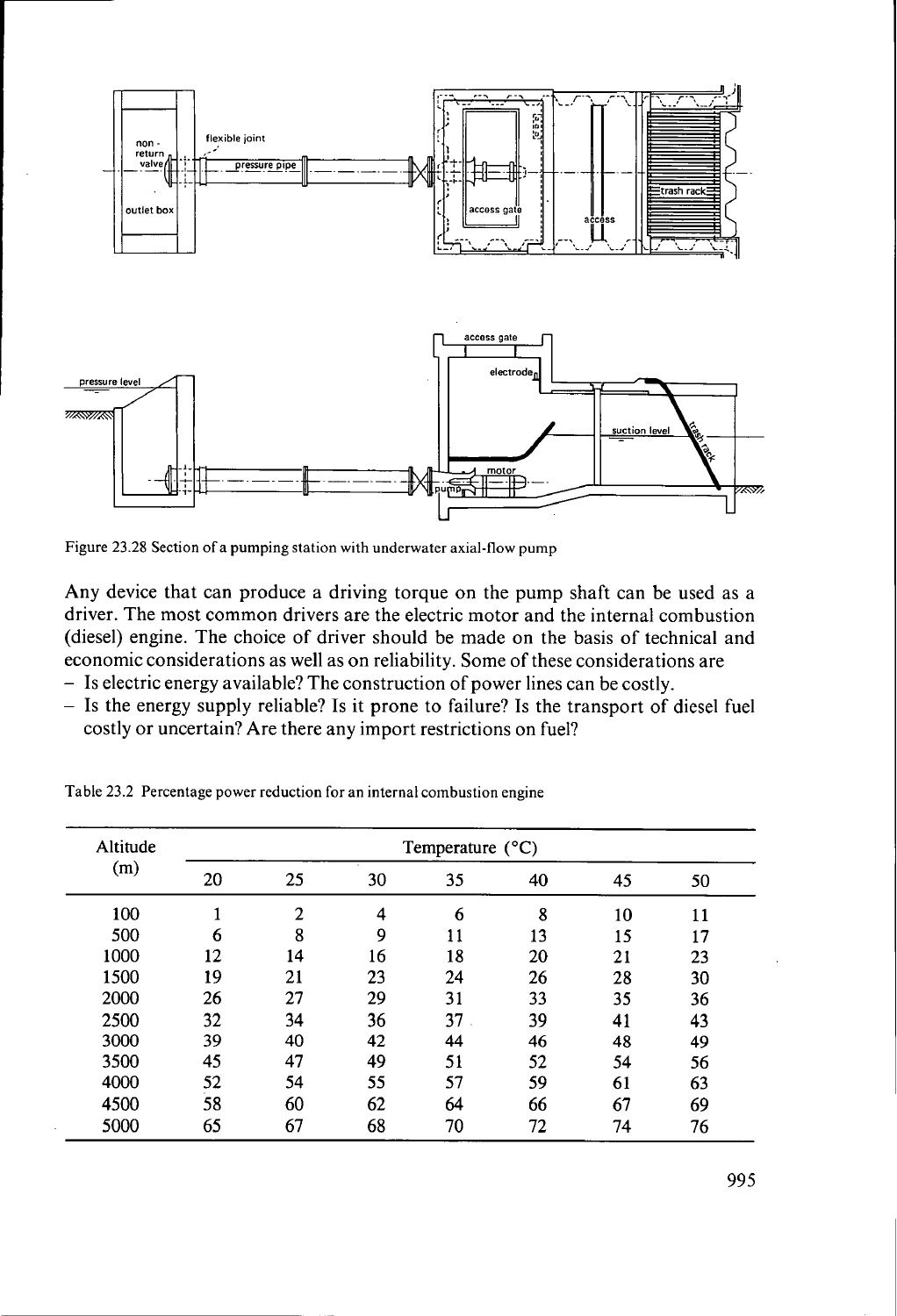- What is the cost of energy? Is it possible to use off-peak electric power? Must energy be paid in local or foreign currency?
- Are electric motors or diesel engines produced locally? Are maintenance and repair services available?

The driver's power requirement should be calculated on the basis of the least favourable conditions. The actual efficiency of the pump will then usually be less than the maximum attainable values given in Figure 23.11. One should also realize that power losses in the driver can be caused by the use of a gear box (transmission) and by climatic factors. The power of internal combustion engines will decline as altitude and temperatures increase and as humidity decreases. The extent of the power decline must be specified by the manufacturer. To illustrate how significant a power reduction can be, Table 23.2 shows the effect of temperature and altitude on an internal combustion engine.

The driver should not operate continuously at its maximum capacity, but at an 85 to 90% load. The power of the driver can be calculated from

$$
P_d = \frac{\rho g Q H}{\eta \eta_d \eta_t} \times \frac{100 + ac}{100} \times f_r
$$
 (23.23)

where, in addition to earlier defined terms

 $P_d$  = required power supply (W)

- $\eta$  = expected efficiency of the pump (-)
- $\eta_d$  = efficiency of the driver (electric motors) (-)
- $\eta_1 =$  efficiency of the transmission (0.96 to 0.98) (-)
- $ac =$  percentage of power reduction due to altitude and climate  $(-)$
- $f<sub>r</sub>$  = factor to prevent the driver from running continuously at maximum capacity (internal combustion engines) (1.1 to 1.2)

# **23.6.6** Trash Rack

To prevent damage to the blades of an Archimedean screw or the impeller of a pump, as well as to avoid blockage of a pump's suction opening, a pumping station should be equipped with a trash rack. The spacing of the trash rack's bars varies according to the type and size of the water-lifting device. Pump and trash rack manufacturers can advise on the proper spacing.

Head losses over a clean trash rack are a function of the flow velocity and the shape and spacing of the bars. Head losses over various types of bars are given in Figure 23.29.

It is obvious that these head losses increase rapidly as trash collects against the rack. To avoid excessive head losses or clogging, the rack must be cleaned with a hand rake. Larger pumping stations are usually equipped with an installation like the one in Figure 23.30. Such cleaning equipment can be operated either manually or automatically. Cleaning should begin when the head loss over the trash rack exceeds a predetermined value.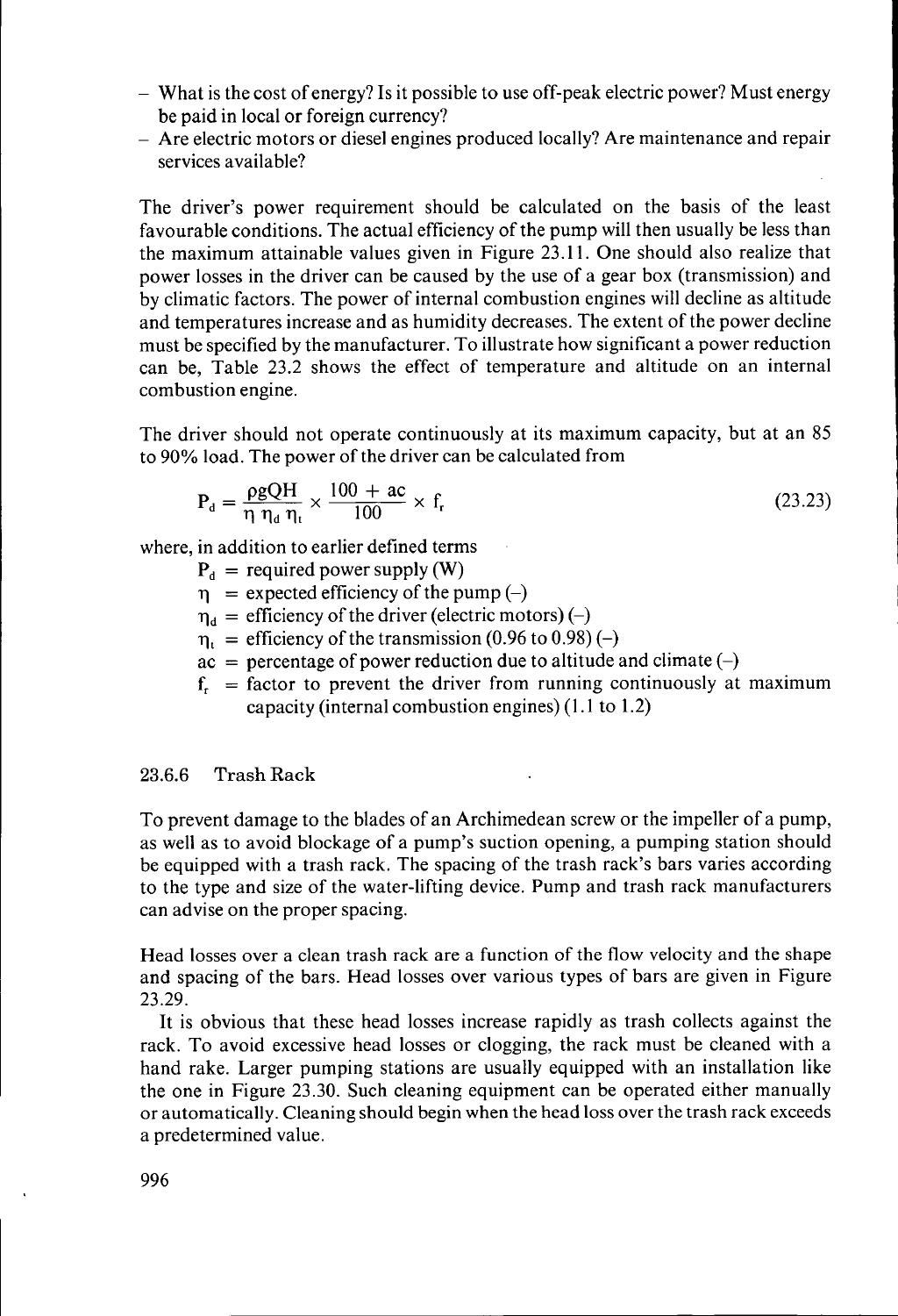



#### **23.6.7** The Location of a Pumping Station

When the site for a pumping station is being selected, the following factors should be kept in mind:

- Drainage pumping stations almost always have to be located at the lowest point in the area. Soil conditions at such a site are usually poor. **A** foundation resting on different levels is not recommended because the bearing capacities of the soil may differ from one level to another;
- Groundwater levels will change after the canals and the pumping station become operational. It may be necessary to take measures to prevent excessive groundwater flow under the station;
- Pumping stations must be easily accessible. It must be possible to transport fuel by road or water, or to provide an easy link-up with the electric network;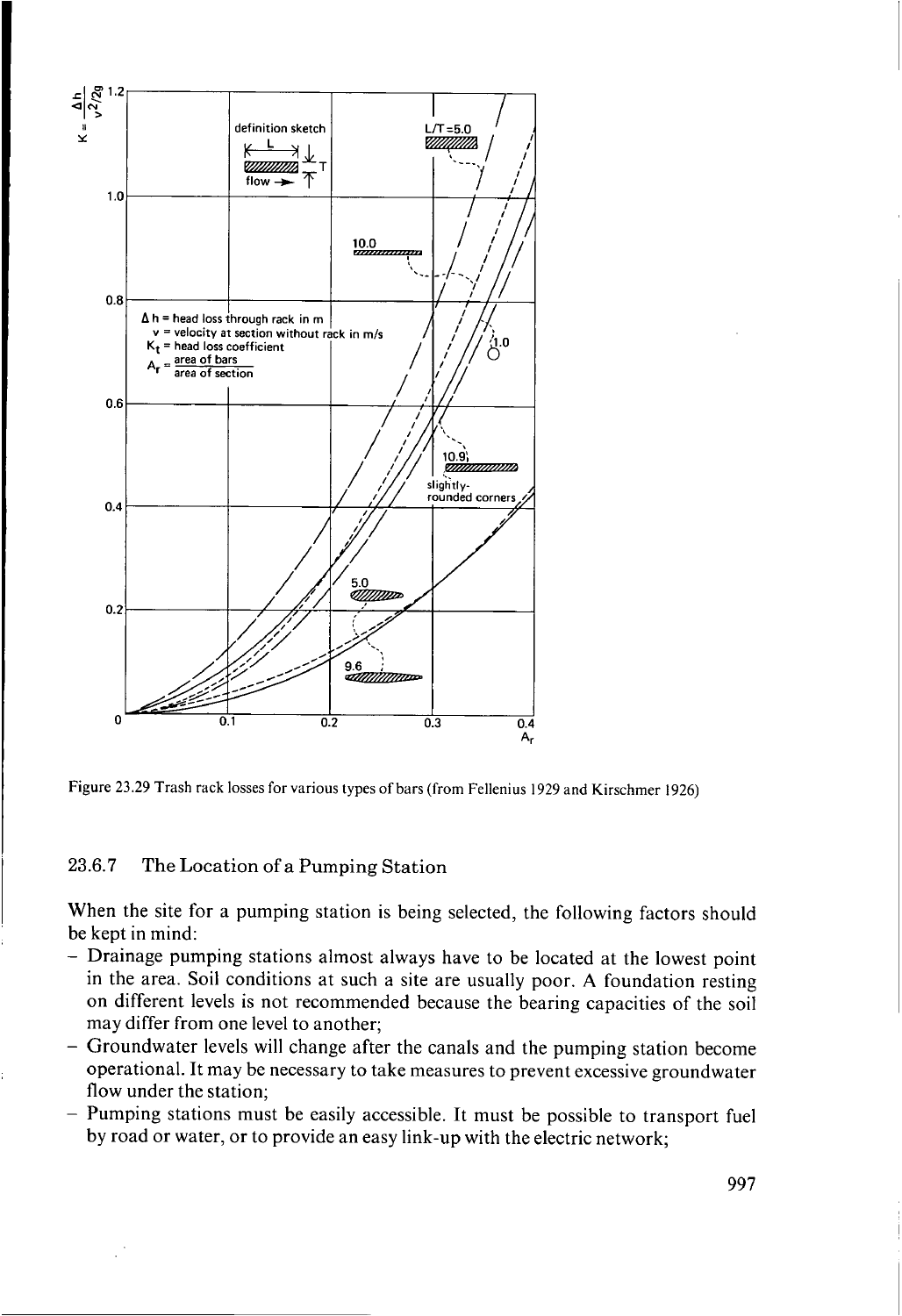

Figure 23.30 Cleaning the trash rack (courtesy Landustrie, Sneek)

- Pumping stations should never be placed on or close to dikes that contain layers of high permeability (e.g. sand); nor should they be built on old dikes;
- New dikes and newly drained lands are subject to varying degrees of subsidence, which are difficult to predict with accuracy. Pipe lines and concrete structures on or through new dikes should therefore be flexible;
- Trash and debris must be easily removable from the screens; a site must be available to deposit trash awaiting disposal.

### References

Addison, H. 1966. Centrifugal and other rotodynamic pumps. Chapman and Hall, London, 565 p.

- De Gruyter, P.J. 1971. Pumping stations. Lecture notes of Int. Courses in Hydraulic and Sanitary Eng., Delft, 58 p.
- De Kovats, A. and G. Desmur 1968. Pumpen, Ventilatoren, Kompressoren radialer und axialer Bauweise. Verlag G. Braun, Karlsruhe, 395 p.
- Fellenius, W. 1929. Experiments on the head loss caused by protecting racks at water-power plants. Vattenbyggnadsinstitutionen, Vid Kungl. Tekniska Hogskolan, Meddelande 5, Stockholm. Summary and pertinent data also published in Hydraulic Laboratory Practice, ASME, 1929. 533 p.
- Hydro Delft 1972. The Archimedean-type screw pump. Quarterly J. of Delft Hydraulics Lab. 27/28, Delft,  $15p.$
- Karassik, I.J., W.C. Krutzsch, W.H. Fraser and J.P. Messina 1976. Pump Handbook. McGraw Hill, New York, 1208 p.
- Kirschmer, O. 1926. Investigation regarding the determination of head loss. Mitteilungen des Hydraulischen Inst. der Technischen Hochschule München, Heft 1, 21 p.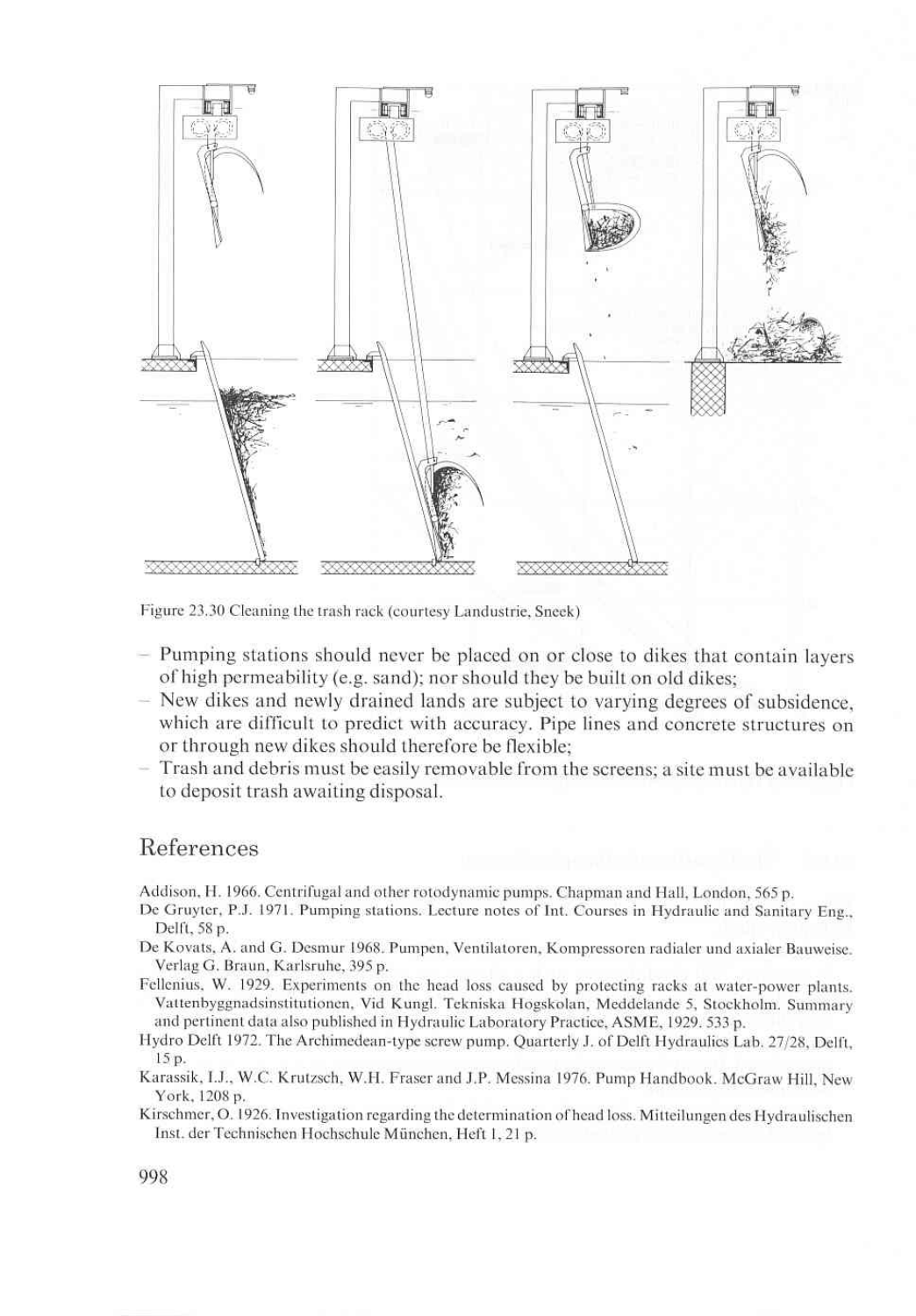Lazarkiewics, **S.** and **A.T.** Troskolanski 1965. Impeller Pumps. Pergamon, Press London, 648 **p.**  Nouwen, **A.** 1989. Pompen, 3e dr. Educaboek, Culemborg.

Prosser, M.J. 1977. The hydraulic design of pump sumps and intakes. British Hydromechanics Research Association Publ., Cranfield, Bedford, 48 p.

Schulz, H. 1977. Die Pumpen-Arbeitsweize, Berechnung, Konstruktion. Springer Verlag, Berlin/ Heidelberg, New **York,** 505 **p.** 

Stepanoff, **A.J.** 1957. Centrifugal and axial flow pumps- theory, design and application. Wiley, New York, 462 p.

Wijdieks, J. 1972. Hydraulic aspects of the design of pump installations. Delft Hydraulics Lab., Publ. 43, Delft, 7 **p.** 

Wijdieks, **J.** 1985. Practice and criteria of pump sump model investigation. Delft Hydraulics Lab., Publ. 324, Delft, IO **p.**